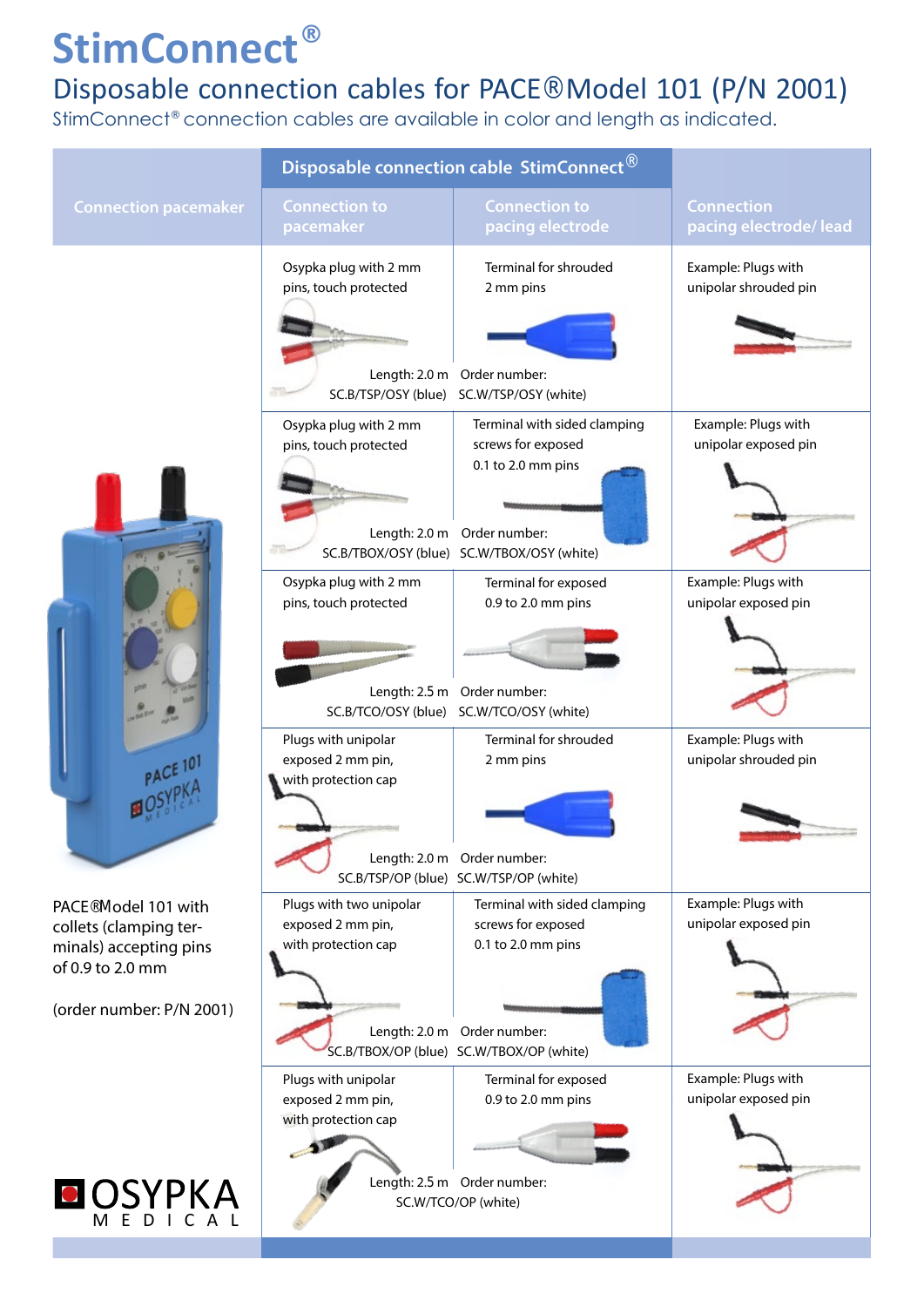#### Reusable connection cables for PACE® Model 101 (P/N 2001)

StimConnect® connection cables are available in color and length as indicated

|                                                                                                  | Reusable connection cable StimConnect <sup>®</sup>               |                                                                           |                                             |
|--------------------------------------------------------------------------------------------------|------------------------------------------------------------------|---------------------------------------------------------------------------|---------------------------------------------|
| <b>Connection pacemaker</b>                                                                      | <b>Connection to</b><br>pacemaker                                | <b>Connection to</b><br>pacing electrode                                  | <b>Connection</b><br>pacing electrode/lead  |
|                                                                                                  | Plugs with unipolar<br>exposed 2 mm pins, with<br>protection cap | Terminal with sided clamping<br>screws for exposed<br>0.1 to 2.0 mm pins  | Example: Plugs with<br>unipolar exposed pin |
|                                                                                                  |                                                                  | Length: 2.0 m Order number:<br>SC.RB/TBOX/SP (blue) SC.RW/TBOX/SP (white) |                                             |
| PACE 101<br>PACE <sup>®</sup> Model 101 with<br>collets (clamping ter-<br>minals) accepting pins |                                                                  |                                                                           |                                             |
| of 0.9 to 2.0 mm                                                                                 |                                                                  |                                                                           |                                             |
| (order number: P/N 2001)                                                                         |                                                                  |                                                                           |                                             |
| <b>O</b> OSYPKA<br>MEDICAL                                                                       |                                                                  |                                                                           |                                             |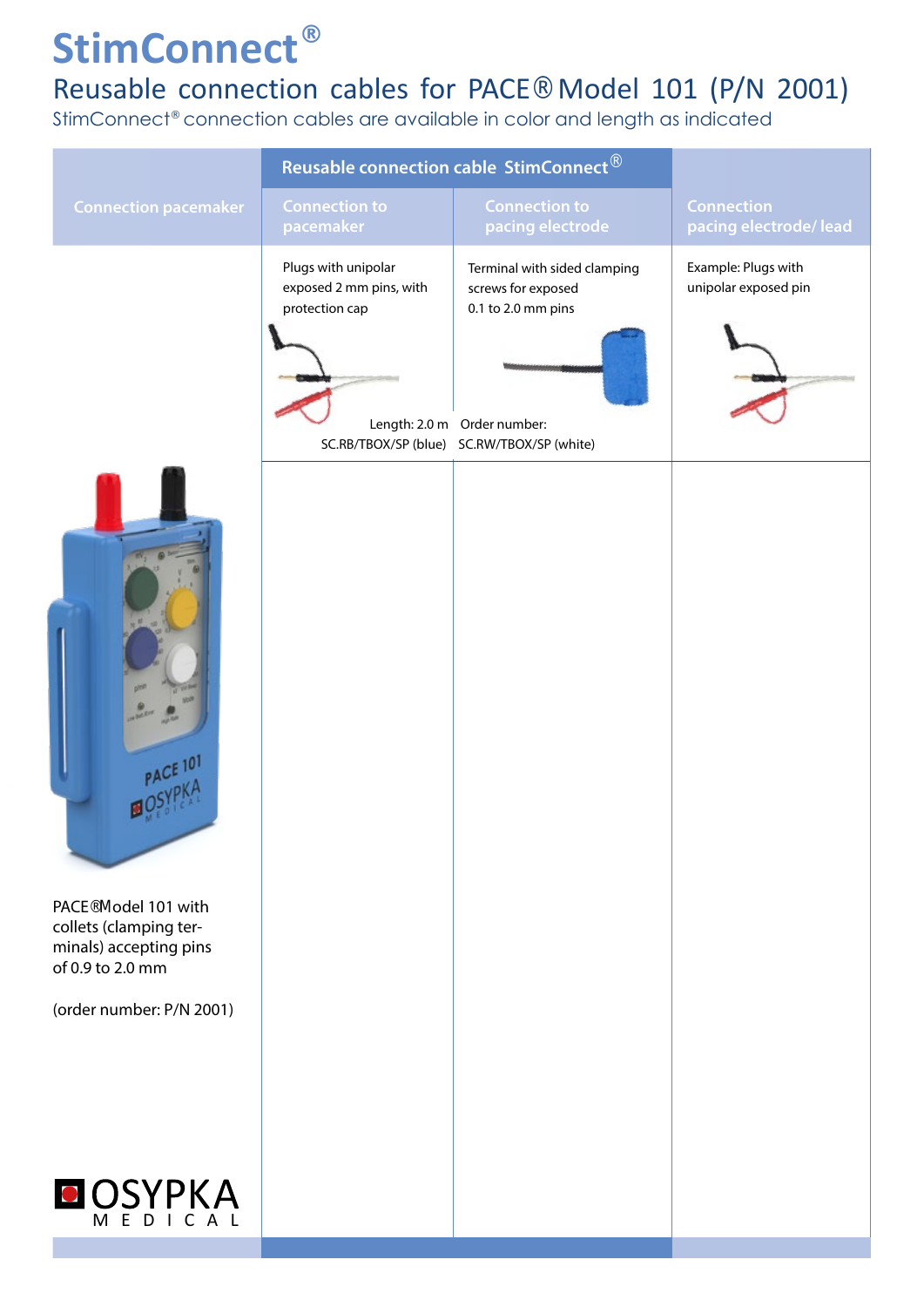### Disposable connection cables for PACE® Model 101 (P/N 2004)

StimConnect® connection cables are available in color and length as indicated.

|                                                                                       | Disposable connection cable StimConnect  |                                                                          |                                              |
|---------------------------------------------------------------------------------------|------------------------------------------|--------------------------------------------------------------------------|----------------------------------------------|
| <b>Connection pacemaker</b>                                                           | <b>Connection to</b><br>pacemaker        | <b>Connection to</b><br>pacing electrode                                 | <b>Connection</b><br>pacing electrode/lead   |
| PACE 10                                                                               | Plugs with unipolar<br>shrouded 2 mm pin | Terminal for shrouded<br>2 mm pins                                       | Example: Plugs with<br>unipolar shrouded pin |
|                                                                                       |                                          |                                                                          |                                              |
|                                                                                       | SC.B/TSP/SP (blue)                       | Length: 2.0 m Order number:<br>SC.W/TSP/SP (white)                       |                                              |
|                                                                                       | Plugs with unipolar<br>shrouded 2 mm pin | Terminal with sided clamping<br>screws for exposed<br>0.1 to 2.0 mm pins | Example: Plugs with<br>unipolar exposed pin  |
|                                                                                       | SC.B/TBOX/SP (blue)                      | Length: 2.0 m Order number:<br>SC.W/TBOX/SP (white)                      |                                              |
|                                                                                       | Plugs with unipolar<br>shrouded 2 mm pin | Terminal for exposed<br>0.9 to 2.0 mm pins                               | Example: Plugs with<br>unipolar exposed pin  |
|                                                                                       | Length: 2.0 m                            | Order number:                                                            |                                              |
|                                                                                       | SC.B/TCO/SP (blue)<br>Bipolar plug       | SC.W/TCO/SP (white)<br>Terminal for shrouded<br>2 mm pins                | Example: Plugs with<br>unipolar shrouded pin |
|                                                                                       |                                          |                                                                          |                                              |
|                                                                                       |                                          | Length: 2.0 m Order number:<br>SC.B/TSP/MED (blue) SC.W/TSP/MED (white)  |                                              |
| PACE <sup>®</sup> Model 101 with<br>bipolar terminal and<br>sockets for shrouded pins | Bipolar plug                             | Terminal with sided clamping<br>screws for exposed<br>0.1 to 2.0 mm pins | Example: Plugs with<br>unipolar exposed pin  |
| (order number: P/N 2004)                                                              |                                          | Length: 2.0 m Order number:                                              |                                              |
|                                                                                       |                                          | SC.B/TBOX/MED (blue) SC.W/TBOX/MED (white)                               |                                              |
|                                                                                       | Bipolar plug                             | Terminal for exposed<br>0.9 to 2.0 mm pins                               | Example: Plugs with<br>unipolar exposed pin  |
|                                                                                       |                                          | Length: 2.0 m Order number:                                              |                                              |
| OSYPKA                                                                                |                                          | SC.B/TCO/MED (blue) SC.W/TCO/MED (white)                                 |                                              |